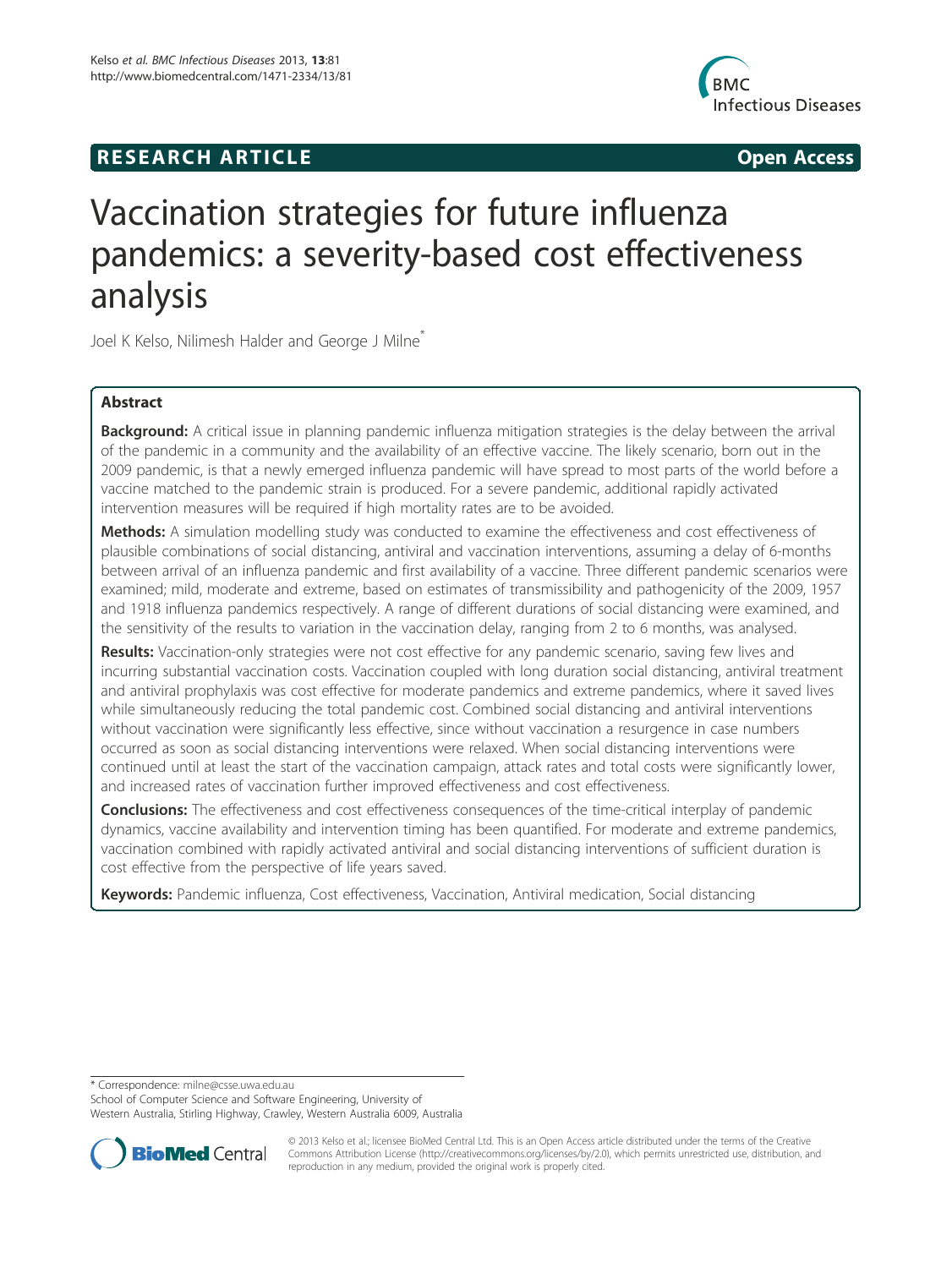#### Background

The emergence of a new influenza strain to which the global population has little or no immunity is a continuing threat to human health. In the past century such influenza strains have caused pandemics that have ranged in severity from what might be termed mild – being little more pathogenic than seasonal influenza, as in the case of the 2009 pandemic  $[1]$  – to extremely severe, as in the case of the 1918 pandemic, which is estimated to have killed at least 20 million people worldwide [2-4]. Worryingly, the H5N1 avian influenza strain that is continuing to circulate in bird populations in South-East Asia [5] results in high mortality rates if contracted by humans, having an estimated case fatality ratio of 14-33% [6]. This strain could result in an extremely severe pandemic if it mutates or reassorts into a form transmissible between humans, a danger highlighted by research demonstrating the potential of H5N1 to mutate into a form readily transmissible between a mammal species, namely ferrets, a commonly used animal model for influenza transmission [7-9]. The planning of mitigation measures capable of reducing the number of infections and deaths resulting from a future influenza pandemic is therefore highly important.

A key strategy to mitigate a future pandemic would involve social distancing and antiviral measures and their continuation until a vaccination campaign has produced a cohort of immune individuals sufficient to prevent transmission [10-12]. Social distancing and the use of antiviral agents have the property that they can be activated rapidly, but do not confer any lasting immunity. Vaccination, on the other hand, does produce immunity, but a matched vaccine produced specifically for a newly emerged influenza strain will not be immediately available, as demonstrated in 2009.

The effectiveness and cost effectiveness of this plausible strategy depends upon several key factors. Firstly, the severity of a pandemic, as characterised by the proportion of symptomatic cases resulting in hospitalisation or death, not only directly determines the number of severe illnesses and deaths resulting from the pandemic, but also contributes to the total cost of the pandemic through medical costs and future productivity losses due to death. A second key factor is the duration for which social distancing and antiviral interventions are sustained. Interventions of longer duration have the capacity for greater reductions in attack rate and consequent deaths, however previous studies have shown school closure and workforce reduction intervention measures may result in large costs stemming from productivity losses [13-16]. A third key factor is the timing of the arrival of the pandemic relative to the start of a vaccination campaign. The experience of the 2009 pandemic indicated a period of six months between the identification of the pandemic virus strain in April and the first availability of a vaccine in October. The

time taken for the virus to spread from North America, where it was first identified, to different parts of the world varied from 0 to 6 months, showing that most of the global population was potentially exposed to the virus before a suitable vaccine became available.

No previous studies explicitly address the realistic combination of rapidly activated social distancing and antiviral interventions together with vaccination, which is needed to deal with the probable 6-month delay in vaccine availability. This modelling study directly addresses this scenario, and seeks to quantify the cost effectiveness of a plausible range of combined social distancing, antiviral and vaccination intervention strategies. Furthermore, this study determines the effect which pandemic severity has on the cost effectiveness of intervention strategies. Pandemic severity is a key factor in the assessment of alternative intervention strategies, as strategies that are considered too costly and socially disruptive for mild pandemics similar to the 2009 pandemic may be optimal for severe pandemics with high mortality rates.

#### **Methods**

A detailed, individual-based simulation model of a community in Western Australia (Albany, population ~30,000) was constructed to simulate the dynamics of an influenza pandemic. Comparing simulations with and without interventions allow the determination of its effect on the health of each individual and hence the overall attack rate. Data produced by the model determines health outcomes of each individual in the model, involving hospitalisation, ICU treatment, and death. Together with productivity losses, these outcomes were used to estimate intervention cost and cost effectiveness.

The model was developed using census, state, and local government data to construct contact networks involving households, schools and workplaces. Each household in the modelled community uniquely identified individuals in age groups (0–5, 6–12, 13–17, 18–24, 25–44, 45–64, 65+). Children were allocated to schools and classes, and adults to workplaces. Potentially infections contacts were modelled as occurring in households, school classes, workplaces, and randomly in the community. Three basic reproduction numbers ( $R_0 = 1.5, 1.9, 2.7$ ) and three case fatality rates (CFR =  $0.03\%$ , 0.1%, 1.5%) were used to capture pandemics with mild, moderate, and extreme characteristics. A full description of the model appears in an additional file [see Additional file 1, model parameter values are summarised in Additional file 1: Table S1.1 of that file].

#### Three pandemic scenarios

Three plausible pandemic scenarios (mild, moderate and extreme pandemics) were defined in this study based on the transmissibility characteristics and severity of past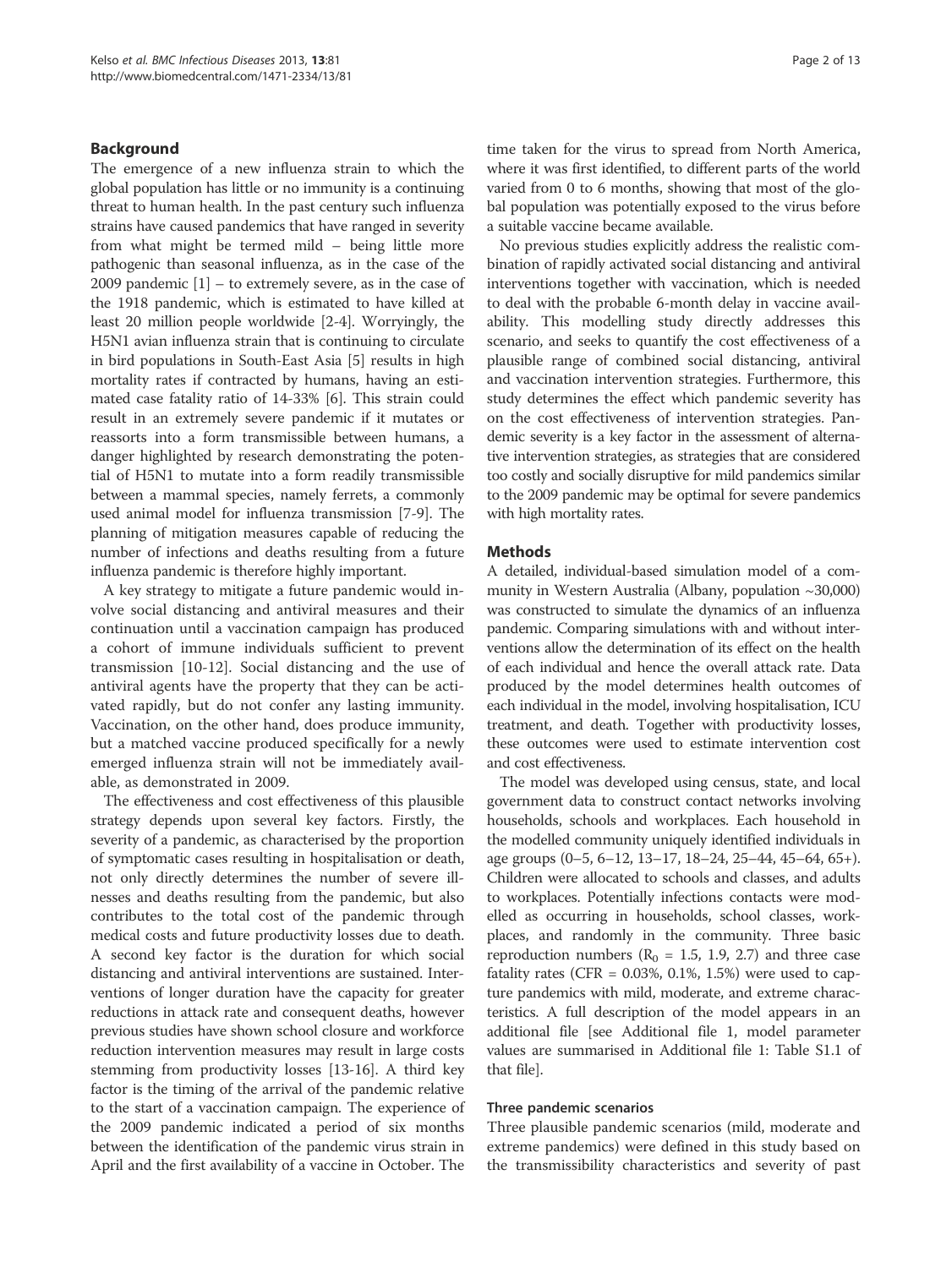pandemics. The transmissibility of a pandemic is defined in terms of its basic reproduction number  $R_0$  and associated illness attack rate. The severity of a pandemic is defined in terms of the case fatality rate.

Each simulation is assumed to begin when the first and subsequent cases arrive in the local community. After this point in time, one randomly located infected individual is seeded into the population each day, for the duration of the epidemic. Analysis shows that this rapidly triggers a local epidemic; within two weeks in the low-transmissibility scenario, and within one week for the higher transmissibility scenarios.

The CDC pandemic severity index uses the case fatality rate (CFR) for categorising pandemic severity [17]. This index was designed to better forecast the impact of a pandemic and was intended to allow recommendations on the use of intervention strategies to match the severity of future influenza pandemics. Severity categories were proposed from category 1, with a CFR  $< 0.1\%$  to category 5, with a CFR  $>= 2.0\%$ .

In this study, a mild pandemic was defined as having a reproduction number  $R_0$  of 1.5 and a CFR of 0.03%. These parameters were chosen as similar to the H1N1 2009 pandemic, which had an estimated reproduction number between 1.2 and 1.5 [18-20] with a CFR between approximately 0.01% and 0.08% [1]. A moderate pandemic was defined as having a reproduction number  $R_0$  of 1.9 and a CFR of 0.25%. The reproduction number of the 1957 and 1968 pandemics has been estimated to be in the range 1.5 and 2.0 [21-23] with CFRs between 0.03% and 0.16% [2,3]. An extreme pandemic was defined as having a reproduction number  $R_0$  of 2.7 and a CFR of 1.5%, to reflect the estimated transmissibility and severity characteristics of the 1918 pandemic, thought to have had reproduction number between 2.0 and 2.9 [22,24-26] with an estimated CFR between 0.74% and 1.8% [2-4].

# Vaccination

Simulation experiments were conducted to quantify the effect of vaccination combined with social distancing and antiviral treatment and prophylaxis interventions. In this study, a single-dose vaccination strategy was considered for mild pandemics. Clinical trials of new vaccines have shown that a single dose vaccine can induce significant immunity against the H1N1 2009 influenza strain [27]. A two-dose vaccination strategy is considered for moderate and extreme pandemics, assuming that individuals are naïve to future 'serious' influenza strains and that a twodose vaccine is essential to achieve immunity [28-30].

For the H1N1 2009 pandemic, the first supplies of vaccines become available after five or six months following the appearance of the new strain of H1N1 influenza. In this study, a 6 months delay from the onset of the pandemic to the initiation of a vaccine campaign is assumed, as is a vaccination rate of 1% of the population per day. Sensitivity analyses of these assumptions were also conducted.

In this study, use of a highly effective vaccine is assumed. Trials of candidate vaccines for the H1N1 2009 pandemic influenza showed seroconversion rates of vaccines (defined as having a fourfold neutralizing seroconversion rate) between 82 and 92 per cent [27]. Vaccines with an efficacy of 75% are therefore assumed. A sensitivity analysis of this assumption is also conducted assuming vaccine efficacy of 65% and 85%. It is also assumed that the vaccination campaign will continue until the local epidemic effectively ceases, by creating a cohort of vaccine immune individuals. An assumption of full vaccination coverage is made, and a detailed sensitivity analysis of this assumption with vaccination coverage levels of 10% to 100% of the population also presented. Further details of the vaccine model can be found in an additional file [see Additional file 1].

It was assumed that vaccination is prioritised so that age groups known to have higher transmission rates would be vaccinated first. Previous modelling results have indicated that a transmitters-first vaccination strategy is more effective in reducing both attack and mortality rates than a vulnerable-first approach [31,32].

#### Social distancing and antiviral drug interventions

A range of social distancing and antiviral intervention strategies including school closure, antiviral drugs for treatment and prophylaxis, workplace non-attendance (workforce reduction), and community contact reduction have been examined. Antiviral drug and social distancing interventions were initiated when specific threshold numbers of symptomatic individuals were diagnosed in the community, and this triggered health authorities to activate the intervention response. This threshold was taken to be 0.1% of the population. It was assumed that 50% of all symptomatic individuals were diagnosed, and that this diagnosis occurred at the time symptoms appeared. This intervention activation threshold occurs 13, 9 and 7 days after the simulations start in the mild, moderate and extreme pandemics respectively.

Antiviral and social distancing interventions are considered in combination with vaccination, and social distancing interventions are considered for either sustained periods (that is, until the local epidemic effectively ceases following creation of a cohort of immune individuals through vaccination) or periods of fixed duration (2 weeks or 8 weeks). For sustained school closure, all schools were closed simultaneously once the intervention trigger threshold was reached. For school closure durations of 2 weeks, which was only used for the mild pandemic scenario, and 8 weeks, which was used for all pandemic scenarios, schools were closed individually as follows: for a primary school the whole school was closed if 1 or more cases were detected in the school; in a high school only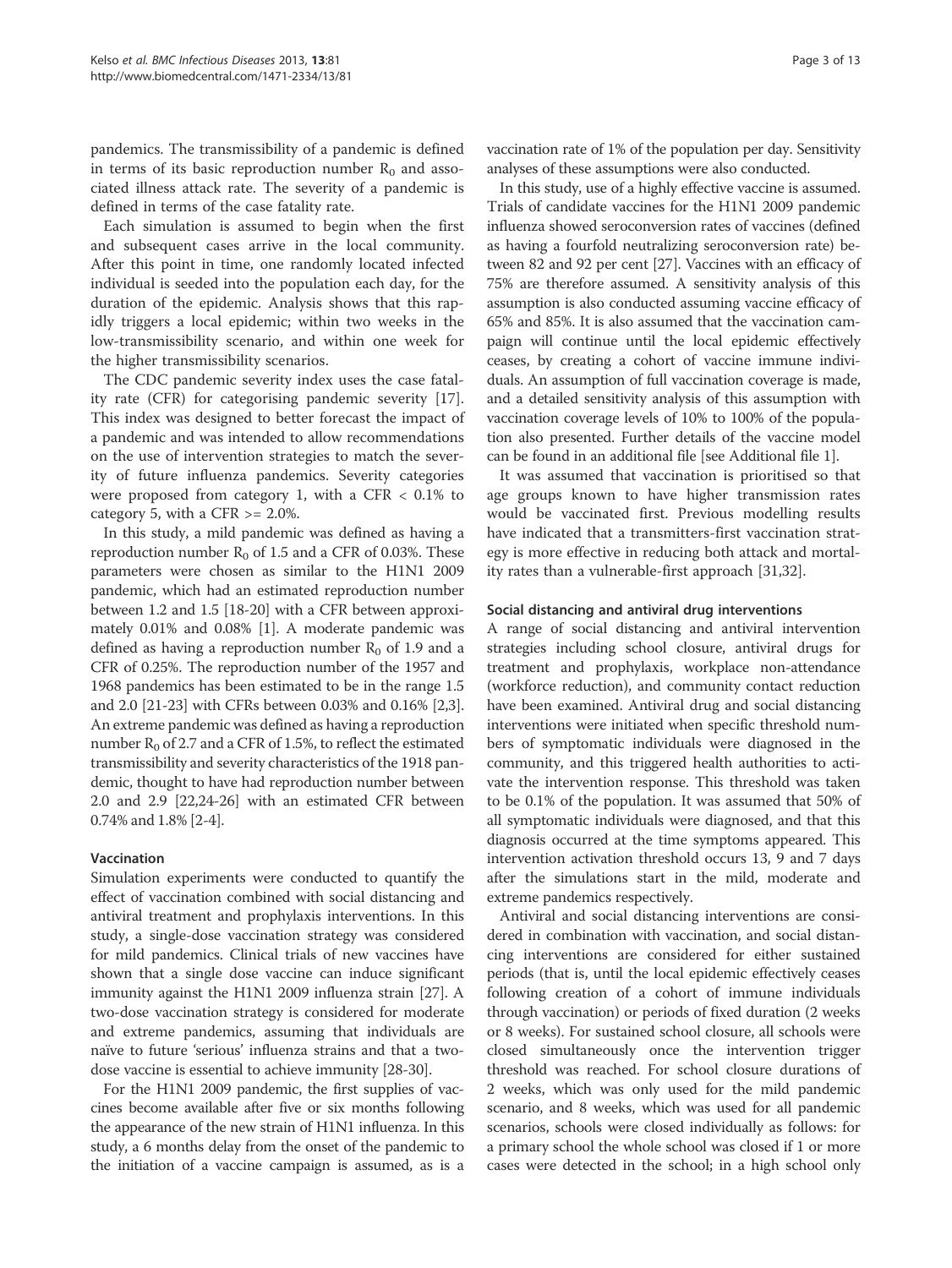the class members of the affected class were isolated (sent home and isolated at home) if no more than 2 cases were diagnosed in a single class; however if there were more than 2 cases diagnosed in the entire high school the school was closed. Note that these school closure policies were only activated after the community-wide diagnosed case threshold was reached; cases occurring in schools before this time did not result in school closure. This policy of triggering school closure based on epidemic progression avoids premature school closure which can reduce the effectiveness of limited duration school closure [33].

In this study, assumptions made when modelling interventions are given in Tables S1.1 which, together with a full description of the simulated interventions, is given in an additional file [see Additional file 1].

In this study, antiviral drugs used for treatment and prophylaxis of household members (of a symptomatic case) are combined with vaccination and social distancing interventions. It was assumed that 50% of symptomatic individuals would be identified for antiviral treatment and/or prophylaxis, and that treatment and prophylaxis would occur 24 hours after the appearance of symptoms.

School closure (SC) was modelled by assuming that when the intervention was in effect all school children stayed at home and did not make contact with class members, and that at least one supervising adult from each affected household also stayed at home. Workforce reduction (WR) was modelled by assuming that for each day the intervention was in effect each worker had a 50% probability of staying at home and thus did not make contact with co-workers. Community contact reduction (CCR) was modelled by assuming that on days when the intervention was in effect all individuals made 50% fewer random community contacts.

A summarised description of the simulated interventions for three pandemic scenarios is presented in Figure 1. Previous modelling studies have shown that combinations of social distancing and antiviral interventions are capable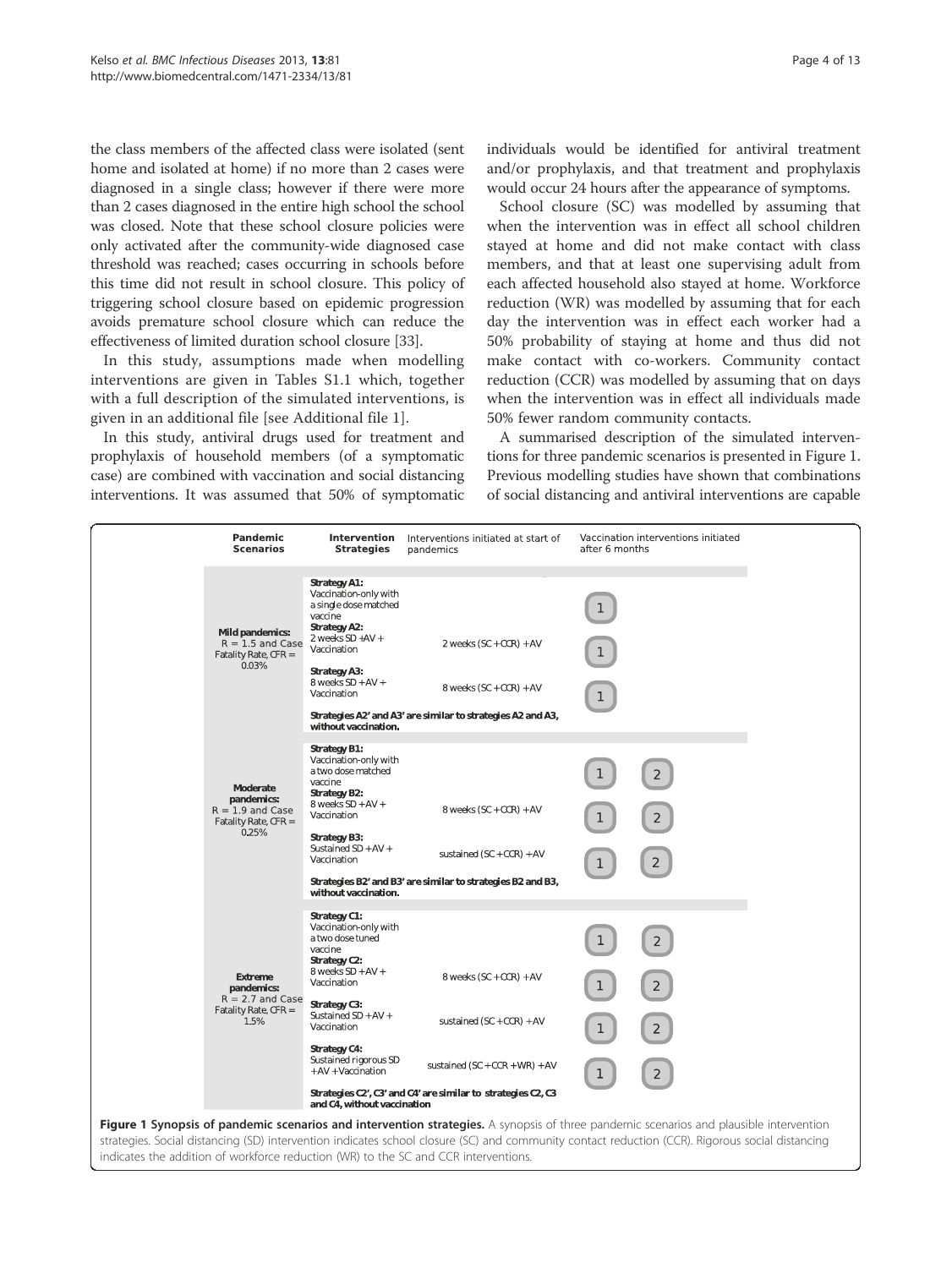of significantly reducing the final attack rate of an influenza pandemic [34-40]. A strategy of school closure and community contact reduction combined with antiviral treatment and household prophylaxis was therefore chosen as a plausible representative of these intervention strategies. Different durations of social distancing were chosen according to the severity of each pandemic scenario, on the grounds that the duration of disruptive social distancing measures tolerated (or demanded) by the public would depend upon the perceived severity of the pandemic. 8 weeks of social distancing was examined for all scenarios; for mild pandemics 2 weeks of social distancing was examined (which corresponds to a strategy employed during the 2009 pandemic in several countries), while for moderate and extreme pandemics sustained social distancing was also included. All social distancing strategies were examined with and without vaccination.

#### Influenza transmission model

The number of contacts made by each individual each day in school, work and community settings were adjusted to reproduce the proportion of cases occurring in different settings as reported by empirical studies, specifically 40% of infections occurred in households, 30% in schools and workplaces, and 30% in the wider community [34,41,42]. Contacts within schools and workplaces occurred in fixed-size mixing groups of maximum size 10; within mixing groups contact was assumed to be homogeneous. Community contacts occurred between randomly selected individuals, weighted toward pairs of individuals with nearby households. The mixing group sizes, and locationspecific distribution of where infection occurs, are given in an additional file [see Additional file 1], in Tables S1.1 and S1.2 respectively.

Following each contact a new infection state for the susceptible individual (either to remain susceptible or to

|  |  |  |  |  |  |  | Table 1 Effectiveness, cost and cost effectiveness of interventions for mild, moderate and extreme pandemics |  |  |
|--|--|--|--|--|--|--|--------------------------------------------------------------------------------------------------------------|--|--|
|--|--|--|--|--|--|--|--------------------------------------------------------------------------------------------------------------|--|--|

| <b>Mitigation strategies</b>                        | Attack rate (%)                          | Life years saved per 10000 | Total cost (\$)<br>per person | Cost(5)<br>per LYS |
|-----------------------------------------------------|------------------------------------------|----------------------------|-------------------------------|--------------------|
|                                                     | Mild Pandemics ( $R=1.5$ and CFR=0.03%)  |                            |                               |                    |
| No intervention                                     | 14                                       |                            | \$170                         | \$0                |
| Strategy A1: Vaccination-only                       | 13.5                                     | $1*$                       | \$210                         |                    |
| Strategy A2': 2 weeks of $SD + AV$                  | 5                                        | 17                         | \$141                         | \$83686            |
| Strategy A2: 2 weeks of $SD + AV + Vaccination$     | 4                                        | 19                         | \$178                         | \$93202            |
| Strategy A3': 8 weeks of $SD + AV$                  | 5                                        | 18                         | \$143                         | \$81500            |
| Strategy A3: 8 weeks of $SD + AV + Vaccination$     | 3                                        | 20                         | \$179                         | \$89574            |
|                                                     | Moderate Pandemics (R=1.9 and CFR=0.25%) |                            |                               |                    |
| No intervention                                     | 33                                       |                            | \$1,031                       | \$0                |
| Strategy B1: Vaccination-only                       | 32.5                                     | $4*$                       | \$1,108                       |                    |
| Strategy B2': 8 weeks of SD + AV                    | 16                                       | 235                        | \$719                         | \$30527            |
| Strategy B2: 8 weeks of $SD + AV + Vaccination$     | 15                                       | 253                        | \$770                         | \$30417            |
| Strategy B3': Sustained SD + AV                     | 9                                        | 342                        | \$858                         | \$25085            |
| Strategy B3: Sustained SD + AV + Vaccination        | $\overline{4}$                           | 421                        | \$786                         | \$18659            |
|                                                     | Extreme Pandemics (R=2.7 and CFR=1.5%)   |                            |                               |                    |
| No intervention                                     | 44                                       |                            | \$6,953                       | \$0                |
| Strategy C1: Vaccination-only                       | 43.8                                     | $9*$                       | \$7,021                       |                    |
| Strategy $C2'$ : 8 weeks of SC+CCR + AV             | 29                                       | 1176                       | \$4,794                       | \$40757            |
| Strategy C2: 8 weeks of $SC+CCR + AV + Vaccination$ | 28                                       | 1219                       | \$4,797                       | \$39340            |
| Strategy C3': Sustained SC+CCR + AV                 | 22                                       | 1686                       | \$4,169                       | \$24731            |
| Strategy C3: Sustained SC+CCR + AV +Vaccination     | 11                                       | 2720                       | \$2,332                       | \$8571             |
| Strategy C4': Sustained SC+CCR+WR + AV              | 22                                       | 1625                       | \$5,310                       | \$32671            |
| Strategy C4: Sustained SC+CCR+WR + AV +Vaccination  | 7                                        | 3006                       | \$2,812                       | \$9355             |

For each pandemic severity and intervention strategy Table 1 gives the symptomatic attack rate as a percentage of the population, the number of life years saved (LYS) compared to no intervention (expressed as LYS per 10,000 population), the total cost of the pandemic per person in the community, and the cost per LYS per person. Interventions are abbreviated as follows: SD – social distancing (a combination of school closure and community contact reduction), AV – antiviral treatment and household prophylaxis, SC – school closure, CCR – community contact reduction, WR – workforce reduction.

\* indicates LYS value not statistically significantly different from zero due to stochastic simulation variation – cost per LYS values with insignificant denominator have been omitted.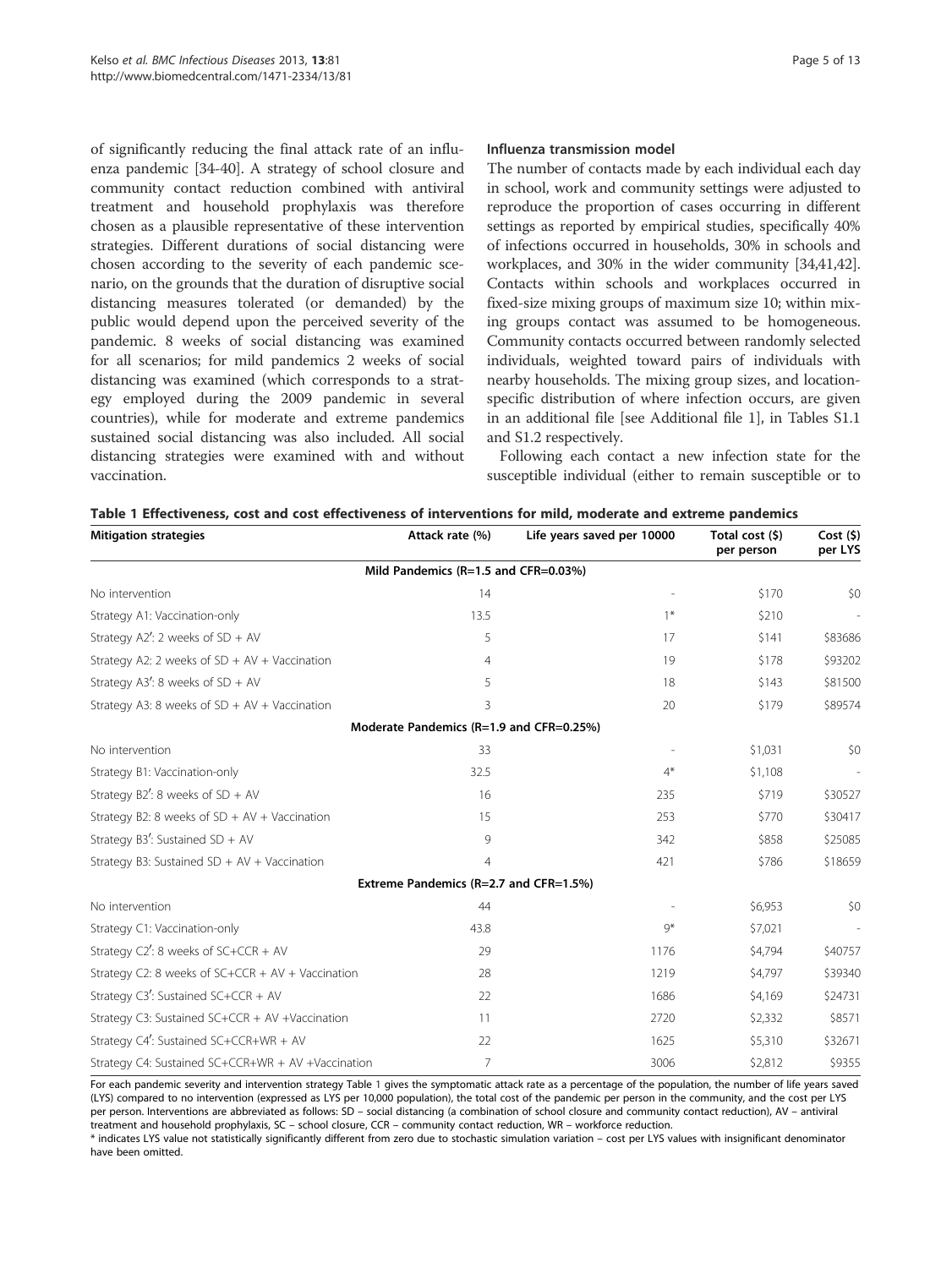become infected) was randomly chosen via a Bernoulli trail [43]. Once infected an individual progressed through a series of infection states according to a fixed timeline.

The probability that a susceptible individual would be infected by an infectious individual was calculated according to the following transmission function, which takes into account the disease infectivity of the infectious individual  $I_i$  and the susceptibility of susceptible individual  $I_s$  at the time of contact.

$$
P_{trans}(I_i, I_s) = \beta \times Inf(I_i) \times Susc(I_s) \times AVF(I_i, I_s)
$$
  
 
$$
\times Vaccine(I_s)
$$

Each factor contributing to the transmission probability (basic transmissibility  $\beta$ , time-varying transmissibility  $Inf(I_i)$ , age-based susceptibility  $Susc(I_s)$ , antiviral effectiveness  $AVF(I_i, I_s)$ , and vaccine effectiveness  $Vaccine(I_s)$  is described in detail in an addition file [see Additional file 1]. The transmission probability coefficient β, capturing the infectivity of the virus strain, was chosen to give unmitigated epidemics with a specific effective reproduction number R, and  $R = 1.5$ , 1.9 and 2.6 have been used in this study to capture transmission characteristics for mild, moderate and extreme influenza pandemics respectively. The  $R_0$  values for the three pandemic scenarios were calculated by fitting an exponential growth curve to the daily incidence in the early stages of the pandemic, using the daily incidence and serial interval distribution recorded from 40 randomly seeded simulations, following the method described in [44].

Age-based susceptibility  $Susc(I_s)$  was calibrated to reproduce age-specific infection rates observed in the 2009 pandemic [45]. Additional file 1: Figure S1.1 appearing in an addition file [see Additional file 1] gives the agespecific distribution of infections for the three pandemic scenarios. An alternative age-based susceptibility profile, where all age groups were equally susceptible, was used in a sensitivity analysis.

Epidemics were initiated by introducing one randomly located infected seed individual into the population each day, for the duration of the epidemic. All simulations were repeated 40 times with random numbers controlling the outcome of stochastic events (the locality of seeded infected individuals and the probability of transmission) and the results were averaged. Analysis of this simulation model has shown that the 40-run mean attack rate is highly unlikely (95% confidence) to differ by more than 1.2% of the mean attack rate of a much larger set of experiment repeats.

# Health outcomes

Calculation of costs arising from lost productivity due to death and from hospitalisation of ill individuals requires that individual health outcomes (symptomatic illness, hospitalisation, ICU admission, and death) be estimated for each pandemic scenario and for each simulated strategy level. H1N1 2009 pandemic data from Western Australia was used to provide this relationship between the mortality rate and numbers requiring hospitalisation and ICU care. These data indicated a non-ICU hospitalisation to fatality ratio of 32:1 and an ICU admission to fatality ratio of 3:1. These values align with those in a previous study for the H1N1 2009 pandemic by Presanis et al. in [46] which estimated the ratios in the ranges 17–37 to 1 and 3.1–5.0 to 1, respectively.

#### Economic analysis

The economic model translates the age-specific infection profile of each individual in the modelled population, as derived by the Albany simulation model, into the overall pandemic cost burden. This overall cost comprises the following components: costs arising directly from interventions including social distancing costs, antiviral costs and vaccination costs (this vaccination cost includes the cost of a vaccine itself, delivery cost of vaccines, and time and travel cost required to obtain vaccines); loss of productivity in the workplace arising from illness; costs associated with hospitalisation of ill individuals; and productivity losses due to death.

In this study, the approach taken determines the total economic cost to society incurred during a future influenza pandemic. Total costs involve both direct healthcare costs (e.g. the cost of medical attention due to a GP visit, or for hospitalisation) and costs due to productivity loss. Pharmaceutical costs (i.e. costs related to antiviral drugs and vaccines) are also estimated. All costs are reported in 2010 US dollars using consumer price index adjustments. 2010 US dollar values are used to make the results readily convertible to a wide range of developed countries. A full description of the economic analysis, including cost data used in establishing the overall cost of pandemic scenarios is given in an additional file [see Additional file 1].

#### Cost effectiveness

The cost effectiveness of a given intervention strategy is presented in terms of cost per Life Years Saved (LYS). The numerator used in this cost effectiveness ratio was derived from the total cost arising from a given intervention being applied to the whole community. The denominator was calculated as the difference between years of life lost for an unmitigated pandemic and a pandemic with the intervention applied. Years of life lost data were derived for each simulation from the ages and life expectancies of the (age-specific) individuals who died as a result of the pandemic.

The cost effectiveness of each intervention is presented as a cost in dollars (\$) per LYS per person. This was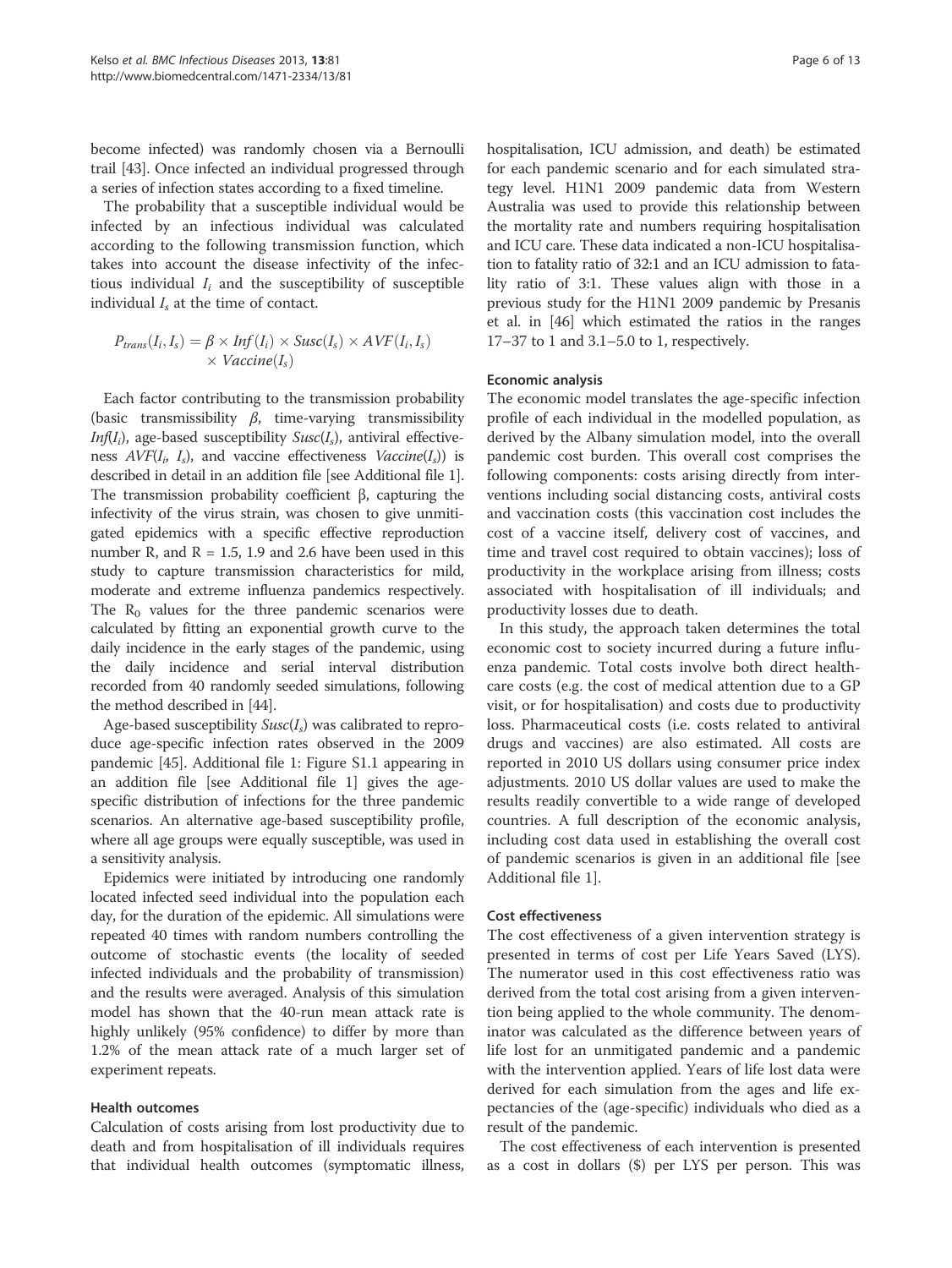derived by establishing the total cost for a particular intervention strategy and then dividing it by the population of the Albany model, approximately 30,000 individuals, so allowing the results to be applied to a population of any size.

With influenza, where individuals suffer a reduced quality of life for a short period (in comparison with lifespan), this Life Year Saved measure is approximately equivalent to the commonly used Quality Adjusted Life Years (QALY) gained measure.

# Results

The effectiveness in terms of attack rate reduction and life-years saved, the total cost, and the cost per life-year saved ratio of each intervention strategy is shown in Table 1. Figure 2 shows a cost effectiveness plane which plots each intervention horizontally according to cost (compared to no intervention) and vertically according to effectiveness (life years saved). Incremental cost effectiveness ratios are given in an additional file [see Additional file 2].

The results suggest that for moderate and extreme pandemics with CFR of 0.25% and 1.5% respectively, a strategy of sustained social distancing and antiviral treatment and prophylaxis is highly cost effective, reducing both mortality and total costs. Furthermore, the addition of vaccination to sustained social distancing further reduces both mortality and total costs. For moderate pandemics vaccination is a cost effective compliment to long duration social distancing, but not social distancing of limited duration. For mild pandemics, limited duration social distancing was found to be cost effective, but vaccination was not cost effective either as a sole intervention or as an accompaniment to limited duration social distancing,

The use of vaccination as a sole intervention resulted in total costs that are higher than for the no intervention scenario without a compensating reduction in mortality. Vaccination was therefore not cost effective as a sole intervention strategy for any pandemic scenario when measured in terms of cost per life years saved. Figure 3, which shows daily incidence curves for interventions with and



saved (LYS) per 10,000 population. The lower figure contains an enlarged view around the axis to clarify the position of interventions for moderate and mild pandemics. Colours denote pandemic severity: red for extreme ( $R_0 = 2.7$ , CFR = 1.5%), green for moderate ( $R_0 = 1.9$ , CFR = 0.25%) and blue for mild ( $R_0 = 1.5$ , CFR = 0.03%). Crosses indicate interventions without vaccination, diamonds indicate vaccination interventions. Interventions are labelled as for Figure 1, abbreviations used in the figure legend are SC for school closure, CCR for community contact reduction, AV for antiviral treatment and household prophylaxis, and WR for workforce reduction.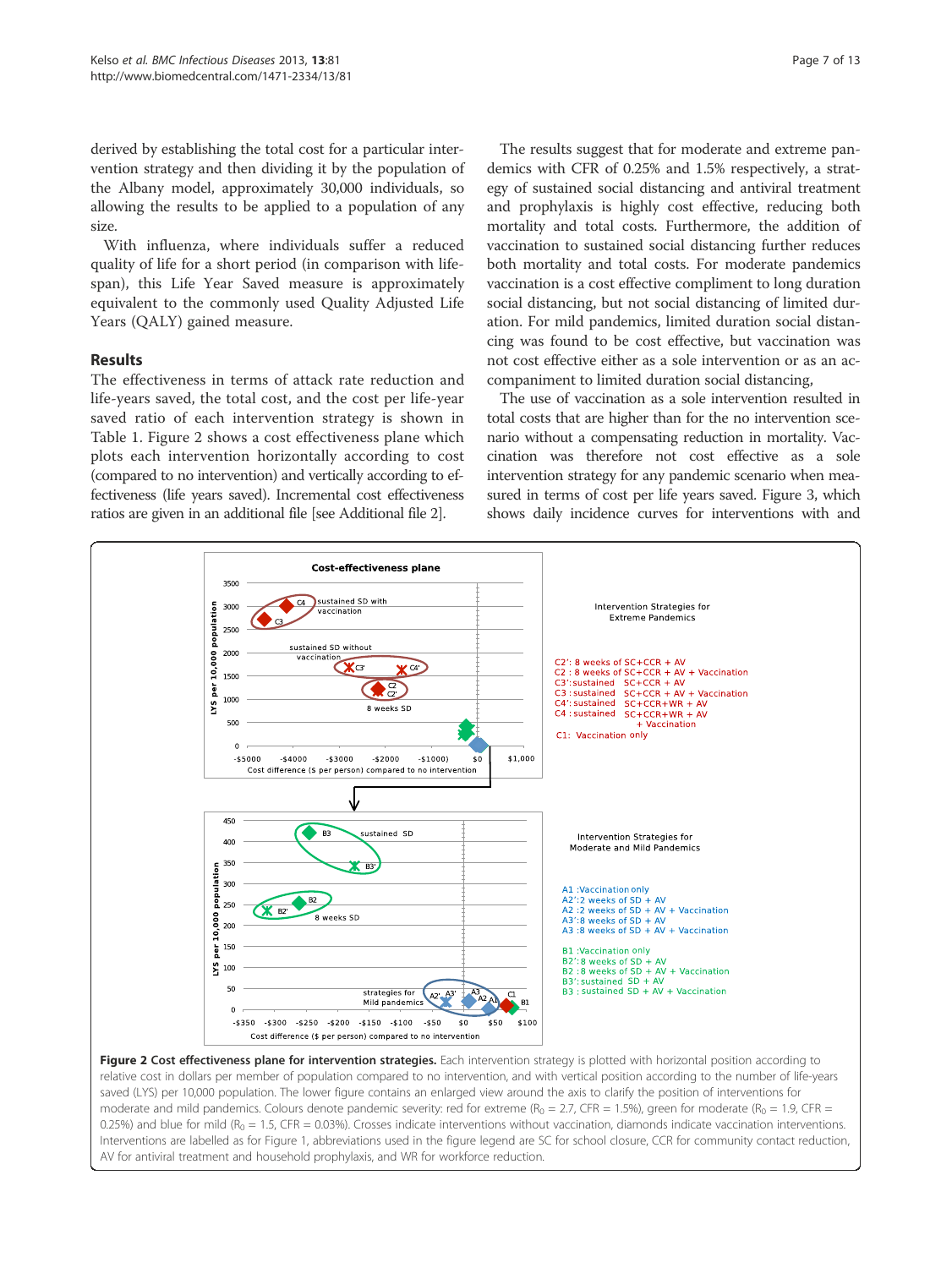

with a vertical line.

without vaccination illustrates why this is the case: the unconstrained growth, peak and subsidence of the pandemic occur well before the vaccination campaign begins.

As with all modelling studies, the numerical results presented here depend upon assumptions and model parameters which are not known exactly. However, the results presented below highlight the relative cost effectiveness of alternative intervention strategies that differ only on intervention parameters and for which all the other model parameters are the same. These results should be robust to plausible variations in model parameter values, as such variations in model parameter values will influence both simulation outcomes in the same way. In addition, sensitivity analyses for the parameter values most likely to have a major impact on the outcome were conducted, the results of these are presented at the end of the results section.

# Extreme pandemics  $(R_0 2.7, CFR 1.5%)$

For extreme pandemics, the results indicate that the most effective and cost effective strategies included vaccination combined with sustained school closure and community contact reduction plus antiviral treatment and household prophylaxis. These strategies (labelled C3 and C4 in Figure 2 and Table 1), were highly effective due to the fact that the combination of rigorous social distancing and antiviral medication is capable of suppressing infection transmission until vaccination creates a sufficient cohort of immune individuals, effectively halting the pandemic. As a result these strategies reduced the number of symptomatic infections by three quarters compared to an unmitigated pandemic, and the consequent reduction in mortality resulted in a large number of life years saved. A further consequence of this reduction in mortality was that these highly effective interventions also had the lowest total cost, due to the fact that costs, for extreme pandemics, are dominated by death-related productivity losses. This can be seen in Figure 4, which shows the breakdown of cost components for the different pandemic and intervention scenarios. Strategy C4, which adds sustained social distancing to strategy C3, saved approximately 10% more life years compared to C3, and cost 17% more.

The next most effective strategies were those that combined sustained school closure and community contact reduction plus antiviral treatment and household prophylaxis, but which did not include vaccination  $(C3'$  and  $C4'$  in Figure 2 and Table 1). The omission of vaccination results in a resurgence of the pandemic once social distancing interventions are relaxed, which can be seen in Figure 3. Consequently, these strategies could reduce the attack rate by at most 50%, resulting in fewer lives saved and higher costs. The omission of vaccination thus rendered long duration social distancing less cost effective.

Strategies that include limited duration social distancing  $(C2$  and  $C2'$ , which include 8 weeks social distancing) were less effective and less cost effective than strategies with sustained social distancing, irrespective of whether vaccination was included. These strategies saved fewer life years than those that include sustained social distancing, and had a higher cost in terms of cost per LYS. 8 weeks social distancing temporarily slowed the pandemic spread while in effect, however the pandemic resumed once intervention measures were relaxed, and the final attack rate was reduced by at most 36%. This is illustrated in Figure 3, which shows that the initial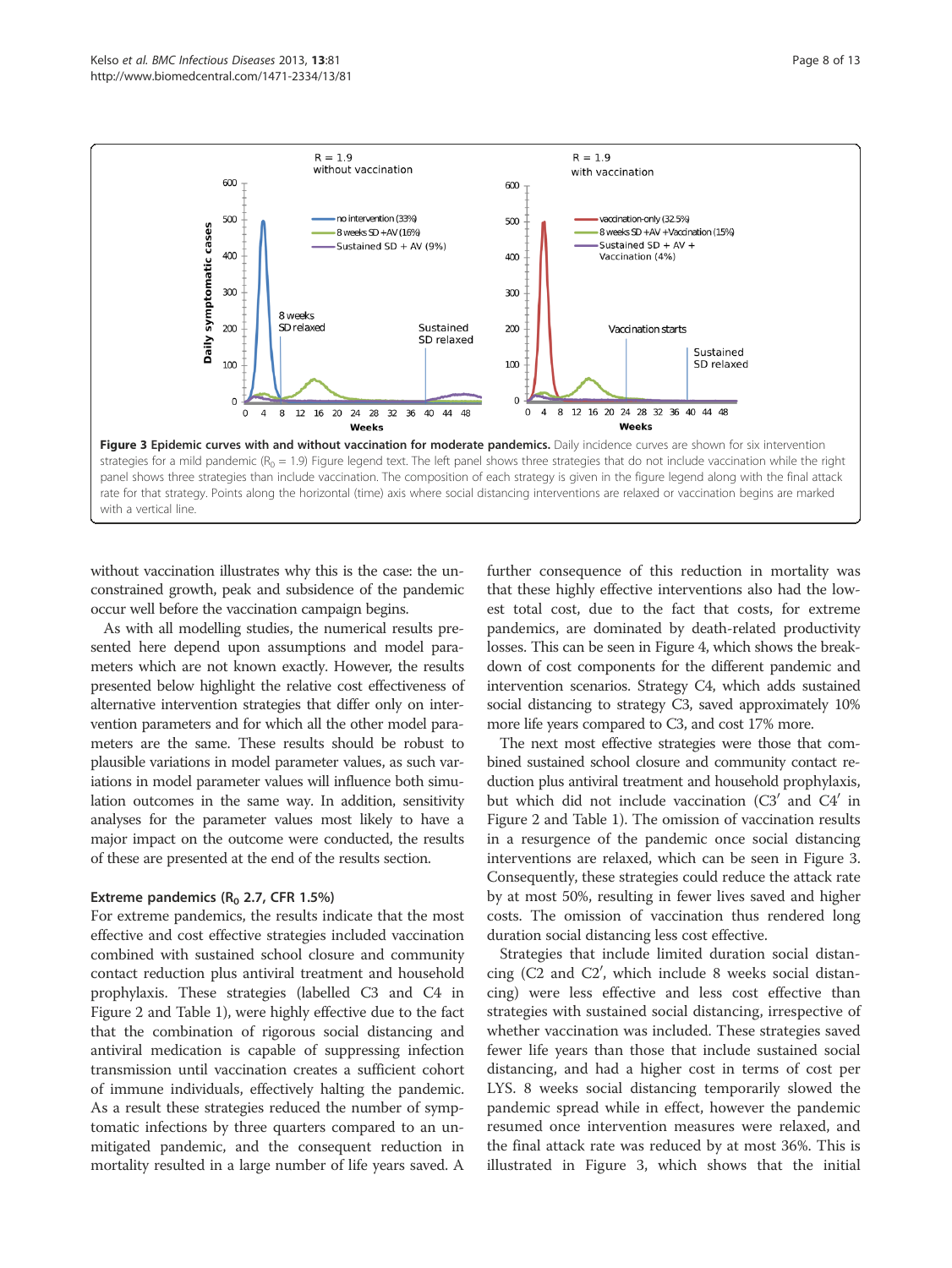

growth of the pandemic, and its resurgence once social distancing interventions were relaxed, both occur before vaccination was initiated.

### Moderate pandemics ( $R_0$  1.9, CFR 0.25%)

For moderate pandemics, the most effective strategies were sustained social distancing and antiviral measures; these are strategies B3 and B3 $'$  which appear at the top of Figure 2 (lower panel). These strategies saved a significant number of lives, and reduced the total cost of the pandemic, making them highly cost effective. As for the case of extreme pandemics, the addition of vaccination to sustained social distancing (strategy B3) prevents a resurgence of the pandemic once social distancing measures are relaxed, reducing the final attack rate by a factor of 2. This resulted in an additional saving of approximately 20% more life years, and further reduced the total cost, making vaccination a cost effective accompaniment to sustained social distancing for moderate pandemics.

Strategies based upon limited duration (8 weeks) social distancing and antiviral measures were less effective but were also less costly than those with sustained social distancing; these are strategies  $B2$  and  $B2'$  in Figure 2 and Table 1. The addition of vaccination to limited duration social distancing (strategy B3) was not highly cost effective, costing

approximately \$50 more per person but saving only 7% more life years.

#### Mild pandemics  $(R_0 1.5, CFR 0.03%)$

Due to the low case fatality rate (CFR) for mild pandemics, all interventions resulted in a small number of life years saved (LYS). Because of the small number of LYS, cost per LYS is a less informative measure of cost effectiveness for mild pandemics. The cost effectiveness of interventions for mild pandemics are therefore described below in terms of total pandemic costs and attack rate reductions, rather than cost per LYS.

For a mild pandemic, a strategy of 2 or 8 weeks social distancing (school closure plus community contact reduction) combined with antiviral treatment and household prophylaxis reduced the AR by more than half. The direct cost of these intervention strategies is offset by reduced productivity losses due to reduced illness, resulting in a small net reduction in total pandemic cost.

Adding vaccination to the 2 or 8 weeks social distancing and antiviral strategies resulted in an additional 1% or 2% reduction in attack rate respectively, at an additional cost of approximately \$40 per person. A vaccination-only strategy increased the total pandemic cost by \$40 per person, but reduced the attack rate by only 0.5%.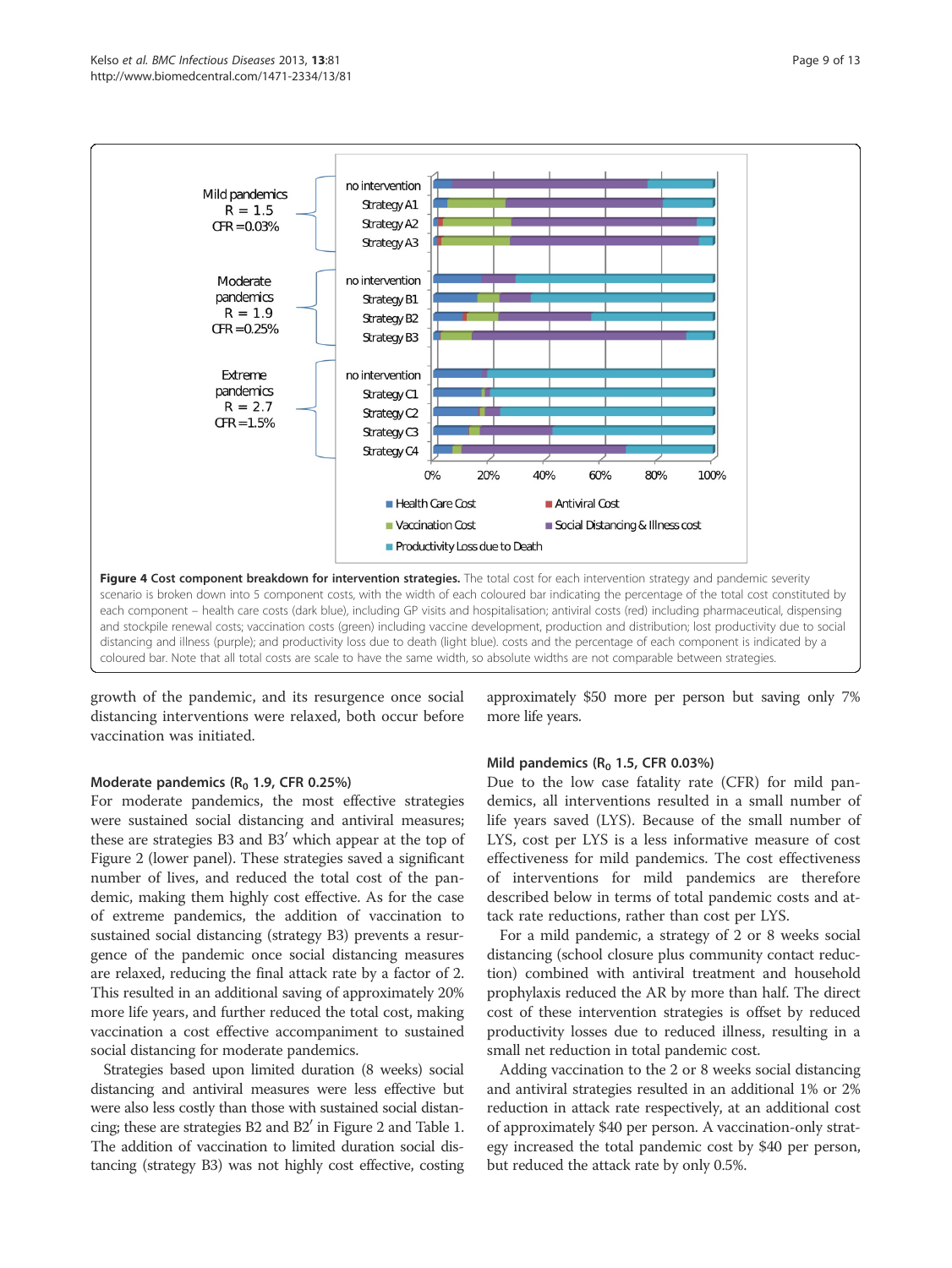#### Sensitivity analysis

Sensitivity analyses were conducted to assess key parameters related to the vaccination strategies and how the results depend upon the parameters settings. Alternative parameter values for vaccination delay, vaccination rate, vaccination coverage, vaccine efficacy and age-specific susceptibility were examined. Significant findings are summarised below; full details appear in an addition file [see Additional file 2].

Alternative delays to the activation of vaccination of 2, 4 and 6 months were analysed in conjunction with social distancing durations of 2, 4 and 6 months (all 9 combinations were simulated for moderate and extreme pandemics). It was found that vaccination was much more effective and cost effective if social distancing interventions continued until at least the start of the vaccination campaign. For example, strategy B3 (2 months social distancing and antiviral measures plus vaccination starting after 6 months) resulted in a final attack rate of 14.9%, whereas if vaccination started after only two months, the final attack rate was 6.3%.

Increasing the vaccination rate was beneficial, reducing both final attack rate and total cost when social distancing was relaxed at the beginning of the vaccination campaign, particularly for pandemics with high transmissibility.

Sensitivity analyses show that decreasing the vaccination delay from 6 months to 2 months and / or accelerating vaccination rate from 1% to 5% per day did not render vaccination-only intervention strategies cost-effective. Smaller vaccination delays and increased vaccination rates only marginally reduced the attack rate and total cost.

In the main results it was assumed that individual susceptibility to infection differed by age, resulting in agespecific infection rates similar to the 2009 pandemic, where 18–24 years olds had the highest attack rates while those 25 years and older had the lowest [45]. Previous pandemics have exhibited different age-specific attack rate profiles. The 1957 pandemic resembled seasonal influenza with the highest attack rates in children, while the 1968 pandemic had similar attack rates in all age groups [3]. The sensitivity of the results to an alternative assumption that all age groups would be equally susceptible was examined. The result was a shift in the burden of illness to older age groups, and as a result, slightly fewer (less than 12%) life years were saved by interventions. However the shift of illness to older age groups also reduced the death-related productivity losses, resulting in lower total pandemic costs and slightly improved cost effectiveness of interventions.

### **Discussion**

From a public health perspective a combination of antiviral treatment and household prophylaxis with sustained social distancing is effective and cost effective for moderate and extreme pandemics, reducing both mortality and total cost. This is because at high severity measures that save lives also reduce large death-related productivity losses. The addition of vaccination at 6 months post pandemic initiation further reduces the attack rate, as vaccination eliminates the resurgence of the pandemic that would otherwise occur when social distancing measures are relaxed. Consequentially, mortality and the overall cost are also reduced, making strategies that couple vaccination with sustained social distancing the most effective and cost effective strategies for moderate and severe pandemics.

Importantly, it is shown that in order to obtain significant life-saving benefits from vaccination, public health social distancing interventions must be (a) rigorous enough to significantly suppress transmission, and (b) continued until they overlap in time with the vaccination program, to the extent that there is a sufficient cohort of immune individuals capable of effectively halting pandemic transmission (i.e. reducing the effective reproduction number to less than 1). While these results do not quantify the optimal duration of social distancing, the sensitivity analyses performed indicate that the point at which social distancing interventions can be safety dropped without risking a pandemic resurgence depends upon pandemic severity and transmissibility, as well as vaccination delay, vaccination rate, and vaccination efficacy.

For mild pandemics the addition of vaccination to any intervention strategy always increases the total cost, yet saves few additional lives. As a consequence, for pandemics known to be mild, the development and production of a vaccine for a mass vaccination program is not cost effective, having an incremental cost effectiveness ratio (ICER) in excess of \$60,000 per LYS. For comparison, the UK National Institute for Health and Clinical Excellence (NICE) uses a range of between \$31,000 and \$48,000 (20,000 to 30,000 GBP) per Quality Adjusted Life Year saved (QALY) as a threshold below which an intervention can be deemed cost effective enough to warrant public subsidy via the National Health Service (NHS) [47]. For non-chronic conditions such as influenza, QALYs and LYS are effectively equivalent. Development of a vaccine may still be worthwhile, allowing it to be used for highly vulnerable groups, or for inclusion in a future seasonal influenza vaccine. For mild pandemics, antiviral measures coupled with social distancing interventions of limited duration can however be effective and cost effective.

The results suggest that if severity is unknown, which is likely at the beginning of a newly emerged pandemic, social distancing and antiviral measures should be adopted. If severity is found to be mild, social distancing measures may be dropped, having reduced the illness attack rate without incurring a large net cost. If however the pandemic is found to be severe, production and delivery of vaccines is of primary importance, and the timing of this should determine for how long rigorous social distancing should continue.

It should be noted that for the intervention strategies considered in this study, sustained social distancing is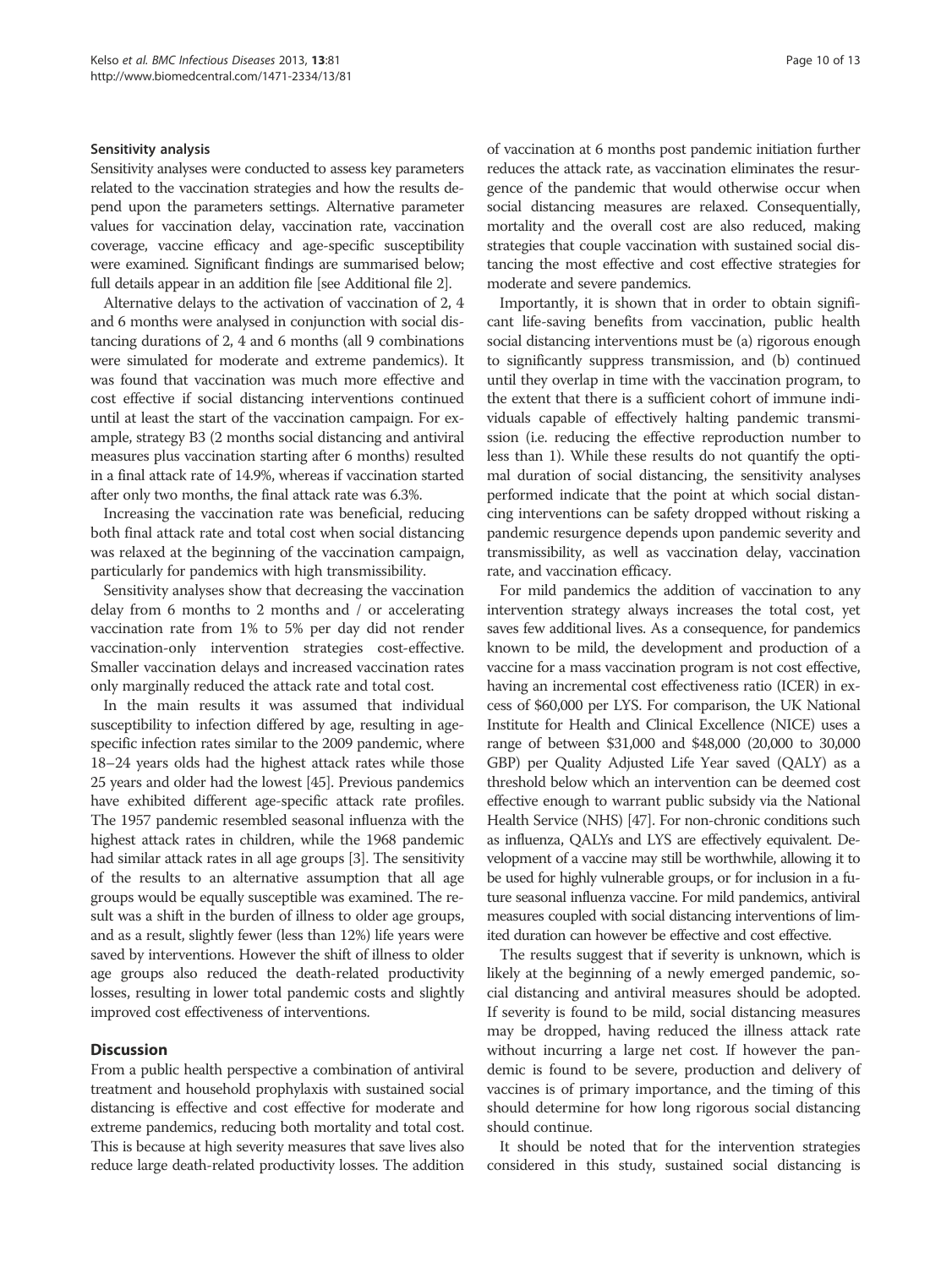assumed to continue until the vaccination campaign is complete (or for an equivalent duration for strategies without vaccination). Social distancing of this duration (greater than 6 months) is unprecedented and may be practically impossible. However, the results for the strategies that include sustained social distancing are important because they highlight a significant distinction between moderate and extreme pandemics. In contrast to mild and moderate pandemics, for extreme pandemics the results demonstrate that even if social distancing cannot be sustained indefinitely, longer periods of social distancing are strictly better than shorter periods, resulting in fewer lives lost and a lower total cost, with or without vaccination. This can be seen by comparing strategies C1, C2 and C3 (also no intervention,  $C2'$  and  $C3'$ ) in Table 1. This indicates that for extreme pandemics, public health efforts to sustain social distancing for as long as possible are worthwhile for both humanitarian and economic reasons, if a long-term, wholeof-society perspective is taken.

For some pandemic scenarios the selection of strategy represent a cost effectiveness trade-off. In these cases the choice of intervention strategy allowed greater effectiveness to be purchased for a greater cost, which can result in both strategies having a similar cost effectiveness ratio. This can be seen, for example, in the choice to add sustained workforce reduction to sustained social distancing and antiviral measures together with vaccination for extreme pandemics. It is important to note that where such a cost effectiveness trade-off is being considered, two interventions can have similar cost effectiveness as judged by the cost per LYS ratio while differing on the number of life years saved. In such cases where cost effectiveness ratios are in a similar range, the reduction in attack rate (i.e. effectiveness of interventions) and consequent reduction in mortality will be the key factor to be used by public health authorities when choosing between two such strategies.

The contact structure and behavioural assumptions of our simulation model are based on an Australian context. However, comparing the results of studies that use our simulation model [31,33,39,40] to a variety of other individualbased simulation models at a variety of scales (e.g. small community [37], city [38], country [34,48,49]) shows that the results of this Australian community model are consistent with these other models, in as far as comparable pandemic and intervention scenarios are being evaluated. We thus believe that the model is broadly representative of developed world cities, and the results are thus applicable to US, European or other developed world populations.

#### Related research

The studies of Andradottir et al. [50], Prosser et al. [51], and Khazeni et al. [52] examined the cost effectiveness of vaccination for a pandemic with the severity and transmissibility characteristics of the 2009 pandemic, which corresponds to

the mild scenario in this study. Each of these studies found that vaccination could be cost effective if initiated at the beginning of the pandemic, but that delays in vaccination greatly reduced effectiveness and cost effectiveness. The study of Andradottir et al. for example found that with a 2 month delay, vaccination had no meaningful effect, which is consistent with the current study's findings. The studies of de Blasio et al. [53] and Conway et al. [54], which examined the effectiveness of vaccination for a 2009-like pandemic, also found the effectiveness of vaccination to fall rapidly with increasing vaccination delay, although they did not analyse costs.

The study of Newall et al. [55] considered a range of pharmaceutical (vaccination and antiviral) intervention strategies for the scenario of a severe pandemic, with CFR = 1% in adults. The study included vaccination with a matched vaccine that was delayed 6 months from the start of the pandemic. It was found that this strategy was effective in reducing the final attack rate and mortality if accompanied by a pre-pandemic vaccination campaign that started at the beginning of the pandemic; but that the effectiveness of this combined vaccination strategy degraded if the pre-pandemic vaccination campaign was delayed, highlighting the need for some form of intervention at the beginning of a pandemic. Note that this study did not consider social distancing interventions.

#### **Conclusions**

This study has quantified the effectiveness and cost effectiveness consequences of plausible public health pandemic influenza mitigation strategies, taking into account both the severity of the pandemic and the time-critical interplay between pandemic dynamics and intervention timing.

The use of vaccination to effectively mitigate pandemic influenza is shown to be complementary to interventions which can be activated more rapidly. Social distancing and antiviral interventions can be applied immediately, and can suppress transmission while in effect, whereas vaccination, once available in sufficient quantities, can create a cohort of immune individuals to effect control of the pandemic. Without social distancing and antiviral interventions, vaccination comes too late to make a difference; without vaccination, the inevitable relaxation of social distancing interventions results in a resurgence of the pandemic.

# Additional files

Additional file 1: Extended methods description. Vaccination Timing Additional file 1.docx, Microsoft Word .docx format. Contains model parameter table and additional textual description of simulation and economic model.

Additional file 2: Sensitivity analysis and additional results. Vaccination Timing Additional file 2.docx, Microsoft World .docx format. Contains sensitivity analysis results in textual and tabular form, and incremental cost effectiveness ratio (ICER) results.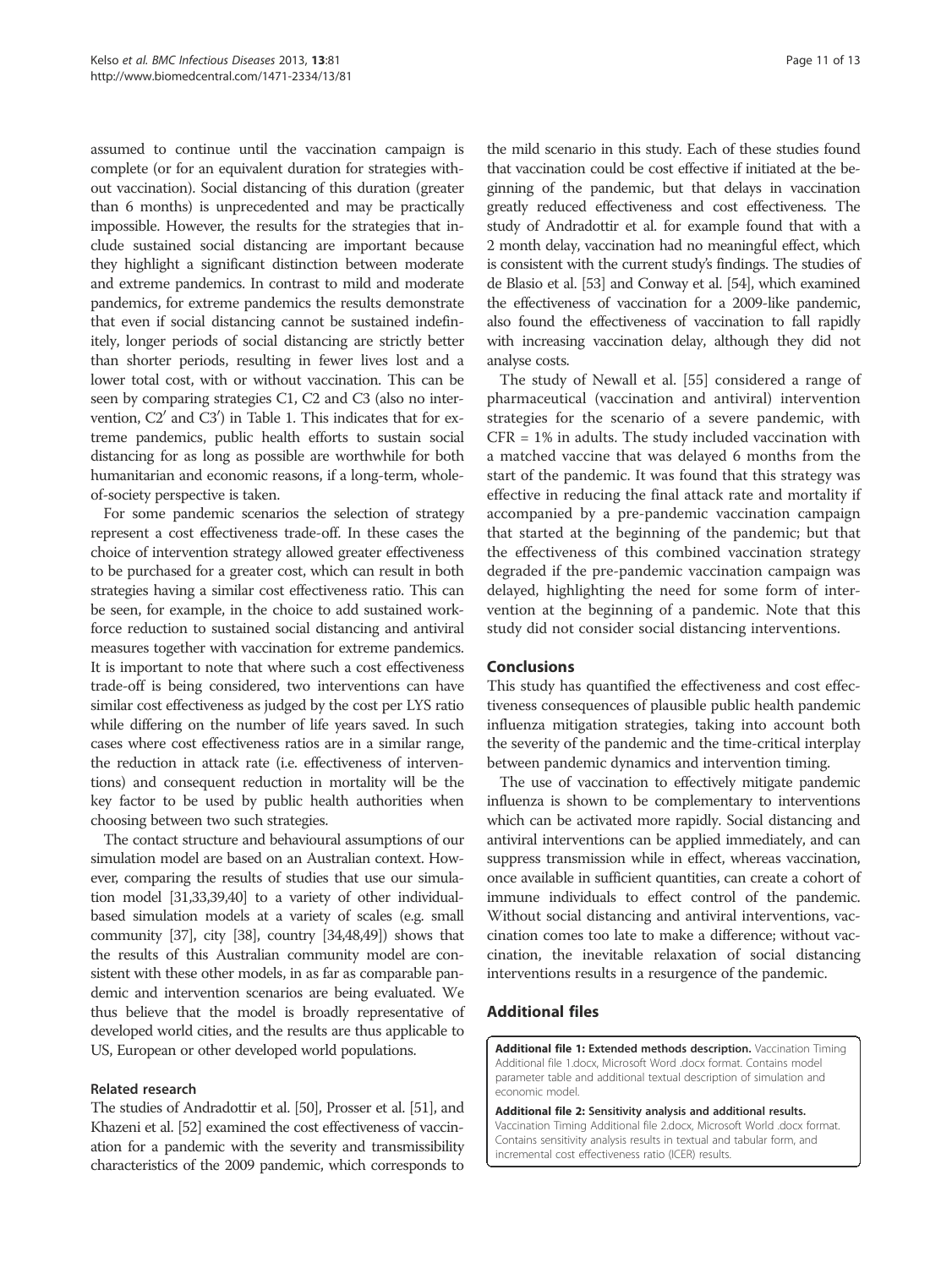#### Competing interests

GJM has received a travel grant from GlaxoSmithKline to attend an expert meeting in Boston, USA. JKK and NH have no potential competing interests.

#### Authors' contributions

GM, JK and NH were responsible for the conception and design of the simulation experiments. NH and JK were responsible for simulation and economic model implementation. NH conducted simulation experiments. All authors were involved in the analysis of simulation results and writing the manuscript. All authors read and approved the final manuscript.

#### Received: 18 October 2012 Accepted: 7 February 2013 Published: 11 February 2013

#### References

- 1. Dawood FS, Iuliano AD, Reed C, Meltzer MI, Shay DK, Cheng PY, Bandaranayake D, Breiman RF, Brooks WA, Buchy P: Estimated global mortality associated with the first 12 months of 2009 pandemic influenza A H1N1 virus circulation: a modelling study. Lancet Infect Dis 2012, 12(9):687–695.
- Simonsen L, Clarke MJ, Schonberger LB, Arden NH, Cox NJ, Fukuda K: Pandemic versus epidemic influenza mortality: a pattern of changing age distribution. J Infect Dis 1998, 178(1):53-60.
- 3. Glezen WP: Emerging infections: pandemic influenza. Epidemiol Rev 1996, 18(1):64–76.
- Frost W: Statistics of influenza morbidity with special reference to certain factors in case incidence and case fatality. Public Heath Report 1920, 35:584–597.
- 5. Phillip C: Nature outlook: influenza. Nature 2011, 480(7376 Suppl):S1-S15.
- 6. Li F, Choi B, Sly T, Pak A: Finding the real case-fatality rate of H5N1 avian influenza. J Epidemiol Community Health 2008, 62(6):555–559.
- 7. Herfst S, Schrauwen EJA, Linster M, Chutinimitkul S, de Wit E, Munster VJ, Sorrell EM, Bestebroer TM, Burke DF, Smith DJ: Airborne transmission of influenza A/H5N1 virus between ferrets. Science 2012, 336(6088):1534–1541.
- Imai M, Watanabe T, Hatta M, Das SC, Ozawa M, Shinya K, Zhong G, Hanson A, Katsura H, Watanabe S: Experimental adaptation of an influenza H5 HA confers respiratory droplet transmission to a reassortant H5 HA/H1N1 virus in ferrets. Nature 2012, 420:420–428.
- 9. Russell CA, Fonville JM, Brown AEX, Burke DF, Smith DL, James SL, Herfst S, van Boheemen S, Linster M, Schrauwen EJ: The potential for respiratory droplet-transmissible A/H5N1 influenza virus to evolve in a mammalian host. Science 2012, 336(6088):1541–1547.
- 10. Australian Health Management Plan for Pandemic Influenza. [http://www. flupandemic.gov.au/internet/panflu/publishing.nsf/Content/ahmppi-1].
- 11. Pandemic Influenza Plan. [http://www.hhs.gov/pandemicflu/plan/].
- 12. Pandemic flu: A national framework for responding to an influenza pandemic. [http://www.dh.gov.uk/en/Publicationsandstatistics/Publications/ PublicationsPolicyAndGuidance/DH\_080734].
- 13. Perlroth DJ, Glass RJ, Davey VJ, Cannon D, Garber AM, Owens DK: Health outcomes and costs of community mitigation strategies for an influenza pandemic in the United States. Clin Infect Dis 2009, 50:165-174.
- 14. Sander B, Nizam A, Garrison LP Jr, Postma MJ, Halloran EM, Longini IM Jr: Economic evaluation of influenza pandemic mitigation strategies in the United States using a stochastic microsimulation transmission model. Value Health 2009, 12(2):226–233.
- 15. Smith RD, Keogh-Brown MR, Barnett T, Tait J: The economy-wide impact of pandemic influenza on the UK: a computable general equilibrium modelling experiment. Br Med J 2009, 339:b4571.
- 16. Halder N, Kelso J, Milne G: Cost-effective strategies for mitigating a future influenza pandemic with H1N1 2009 characteristics. PLoS One 2011, 6(7):e22087.
- 17. US Centers for Disease Control: Interim pre-pandemic planning guidance: community strategy for pandemic influenza mitigation in the United States. 2007. URL [http://www.flu.gov/planning-preparedness/community/ community\_mitigation.pdf]
- 18. Fraser C, Christl DA, Cauchemez S, Hanage WP, Van Kerkhove MD, Hollingsworth TD, Griffin J, Baggaley RF, Jenkins HE, Lyons EJ, et al: Pandemic potential of a strain of influenza A (H1N1): early findings. Science 2009, 324:1557–1561.
- 19. Kelly H, Mercer G, Fielding J, Dowse G, Glass K, Carcione D, Grant KA, Effler PV, Lester RA, Gravenor MB: Pandemic (H1N1) 2009 influenza community

transmission was established in one Australian state when the virus was first identified in North America. PLoS One 2010, 5(6):e11341.

- 20. Nishiura H, Chowell G, Safan M, Castillo-Chavez C: Pros and cons of estimating the reproduction number from early epidemic growth rate of influenza A(H1N1) 2009. Theor Biol Med Model 2010, 7:1–9.
- 21. Vynnycky E, Edmunds W: Analyses of the 1957 (Asian) influenza pandemic in the United Kingdom and the impact of school closures. Epidemiol Infect 2008, 136(2):166–179.
- 22. Viboud C, Tam T, Fleming D, Handel A, Miller MA, Simonsen L: Transmissibility and mortality impact of epidemic and pandemic influenza, with emphasis on the unusually deadly 1951 epidemic. Vaccine 2006, 24(44):6701–6707.
- 23. Longini I, Halloran M, Nizam A, Yang Y: Containing pandemic influenza with antiviral agents. Am J Epidemiol 2004, 159(7):623–633.
- 24. Gani R, Hughes H, Fleming D, Griffin T, Medlock J, Leach S: Potential impact of antiviral drug use during influenza pandemic. Emerg Infect Dis 2005, 11(9):1355–1362.
- 25. Mills CE, Robins JM, Lipsitch M: Transmissibility of 1918 pandemic influenza. Nature 2004, 432:904–906.
- 26. Mathews JD, McCaw CT, McBryde JMES, McCaw JM: A biological model for influenza transmission: pandemic planning implications of asymptomatic infection and immunity. PLoS One 2007, 11:1–6.
- 27. Greenberg ME, Lai MH, Hartel GF, Wichems CH, Gittleson C, Bennet J, Dawson G, Hu W, Leggio C, Washington D: Response to a monovalent 2009 influenza A (H1N1) vaccine. N Engl J Med 2009, 361(25):2405–2413.
- Leroux-Roels I, Borkowski A, Vanwolleghem T, Dramé M, Clement F, Hons E, Devaster J-M, Leroux-Roels G: Antigen sparing and cross-reactive immunity with an adjuvanted rH5N1 prototype pandemic infl uenza vaccine: a randomised controlled trial. Lancet 2007, 370:580–589.
- 29. Leroux-Roels L Bernhard R, Gérard P, Dramé M, Hanon E, Leroux-Roels G: Broad clade 2 cross-reactive immunity induced by an adjuvanted clade 1 rH5N1 pandemic influenza vaccine. PLoS One 2008, 3(2):e1665.
- 30. Lin J, Zhang J, Dong X, Fang H, Chen J, Su N, Gao Q, Zhang Z, Liu Y, Wang Z, et al: Safety and immunogenicity of an inactivated adjuvanted wholevirion influenza A (H5N1) vaccine: a phase I randomised controlled trial. Lancet 2006, 368:991-997.
- 31. Milne G, Kelso J, Kelly H: Strategies for mitigating an influenza pandemic with pre-pandemic H5N1 vaccines. J R Soc Interface 2010, 7:573–586.
- 32. Mylius SD, Hagenaars TJ, Lugner AK, Wallinga J: Optimal allocation of pandemic influenza vaccine depends on age, risk and timing. Vaccine 2008, 26:3742–3749.
- 33. Halder N, Kelso J, Milne G: Developing guidelines for school closure interventions to be used during a future influenza pandemic. BMC Infect Dis 2010, 10(1):221.
- 34. Ferguson NM, Cummings DAT, Fraser C, Cajka JC, Cooley PC, Burke DS: Strategies for mitigating an influenza pandemic. Nature 2006, 442:448–452.
- 35. Germann TC, Kadau K, Longini IM Jr, Macken CA: Mitigation strategies for pandemic influenza in the United States. PNAS 2006, 103(15):5935–5941.
- 36. Glass RJ, Glass LM, Beyeler WE, Min HJ: Targeted social distancing design for pandemic influenza. Emerg Infect Dis 2006, 12(11):1671–1681.
- 37. Davey VJ, Glass RJ, Min HJ, Beyeler WE, Glass LM: Effective, robust design of community mitigation for pandemic influenza: a systematic examination of proposed US guidance. PLoS One 2008, 3(7):e2606.
- 38. Wu JT, Riley S, Fraser C, Leung GM: Reducing the impact of the next influenza pandemic using household-based public health interventions. PLoS Med 2006, 3(9):1532–1540.
- 39. Milne GJ, Kelso JK, Kelly HA, Huband ST, McVernon J: A small community model for the transmission of infectious diseases: comparison of school closure as an intervention in individual-based models of an influenza pandemic. PLoS One 2008, 3(12):e4005.
- 40. Halder N, Kelso J, Milne G: Analysis of the effectiveness of interventions used during the 2009 H1N1 influenza pandemic. BMC Publ Health 2010, 10:168.
- 41. Cauchemez S, Carrat F, Viboud C, Valleron A, Boelle P: A Bayesian MCMC approach to study transmission of influenza: application to household longitudinal data. Stat Med 2004, 23(22):3469–3487.
- 42. Cauchemez S, Valleron A-J, Boelle P-Y, Flahault A, Ferguson NM: Estimating the impact of school closure on influenza transmission from Sentinel data. Nature Letters 2008, 452:750–755.